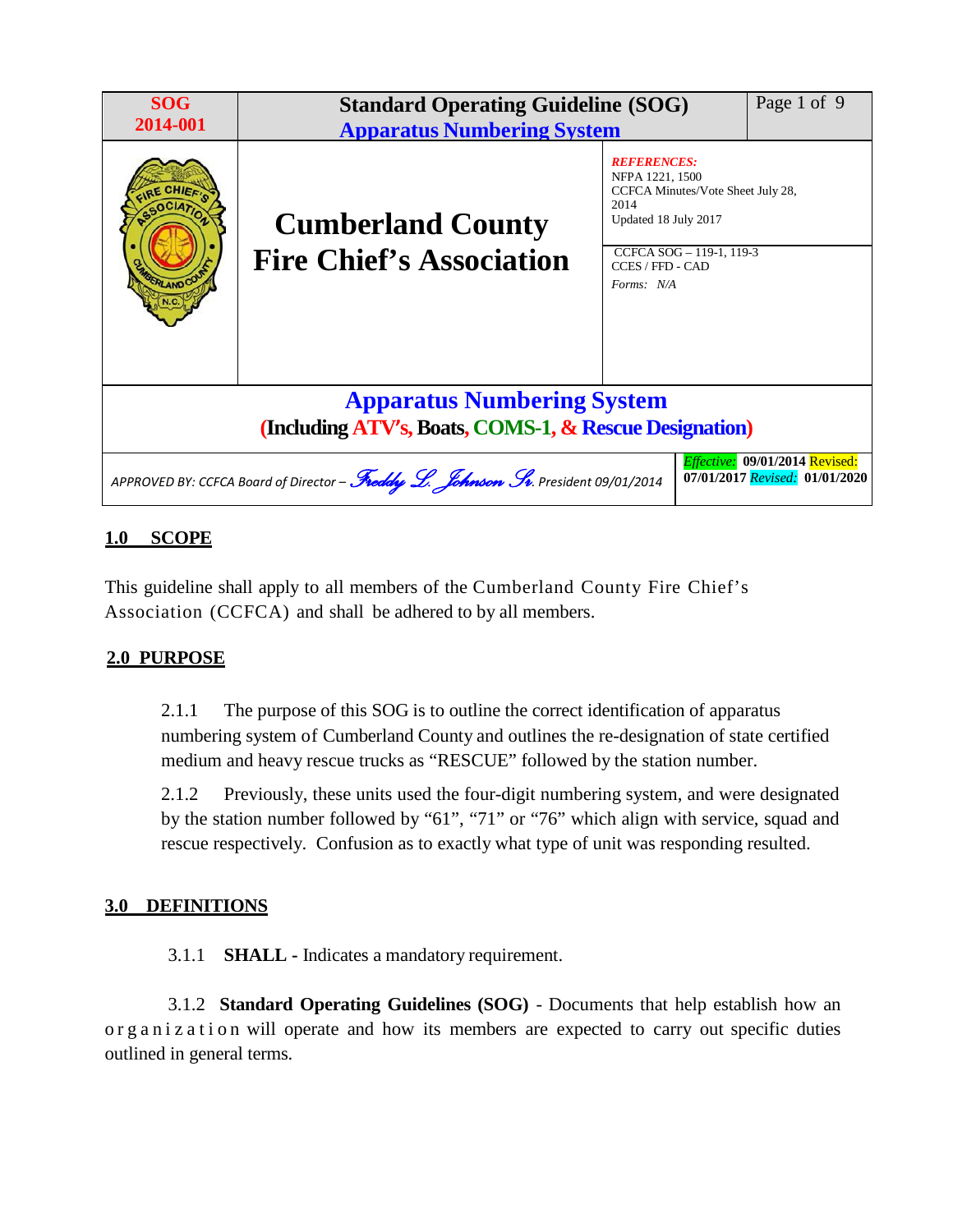#### 4.1**APPARATUS NUMBERING GUIDELINES**

Why are our trucks and vehicles numbered, the way they are?

Our apparatus follow a four-digit numbering scheme used across Cumberland County, excepting the Fayetteville Fire Department (FFD) and Fort Bragg Fire Department (FBFD). This scheme enables us to recognize what fire district or fire station house the unit/ vehicle/apparatus or personnel # is from and what type of apparatus/equipment it is.

Let's look at Pumper / Tanker 1332 as an example.



The 13 is a Stoney Point Fire District's number belonging to station # 13. All the apparatus and staff vehicles that belong to the Stoney Point District Station 13 will have the number 13 at the beginning. The third digit identifies what type of vehicle/apparatus or specialty vehicle the particular unit is.

The last number or digit tells us the sequence within a particular series. For example a department with more than one (1) Pumper/Tanker will identify by simply adding the next number in sequence. 1332 is the second Pumper/Tanker at Station 13 in series. (1331, 1332, 1333, etc)

Other Unit / Apparatus Designations Include:

- $\geq 0$ . Personnel Designation
- $\geq 1$ . Engine
- $\geq 2$ . Tanker
- $\geq 3$ . Pumper / Tanker
- $\geq 4.$  Brush Unit
- $\geq 5$ . Ladder (Aerial Apparatus)
- $\geq 6$ . Service (May also include mobile air systems)
- 7. EMS, Non-Certified Rescue & Transport Unit
	- 71 75 EMS/SQUAD- Quick Response Unit
	- 76 77 Non-Certified Rescue Unit
	- 78 79 Ambulance / Transport Unit
- $\geq 8$ . Air Truck Only
- 9. Command Vehicle
- $\geq 10$ . Rescue Certified Rescue Unit by the NCAR&EMS Adopted 07/25/14
	- 11. Squad Certified Light Rescue Unit by the NCAR&EMS-Adopted 06/26/17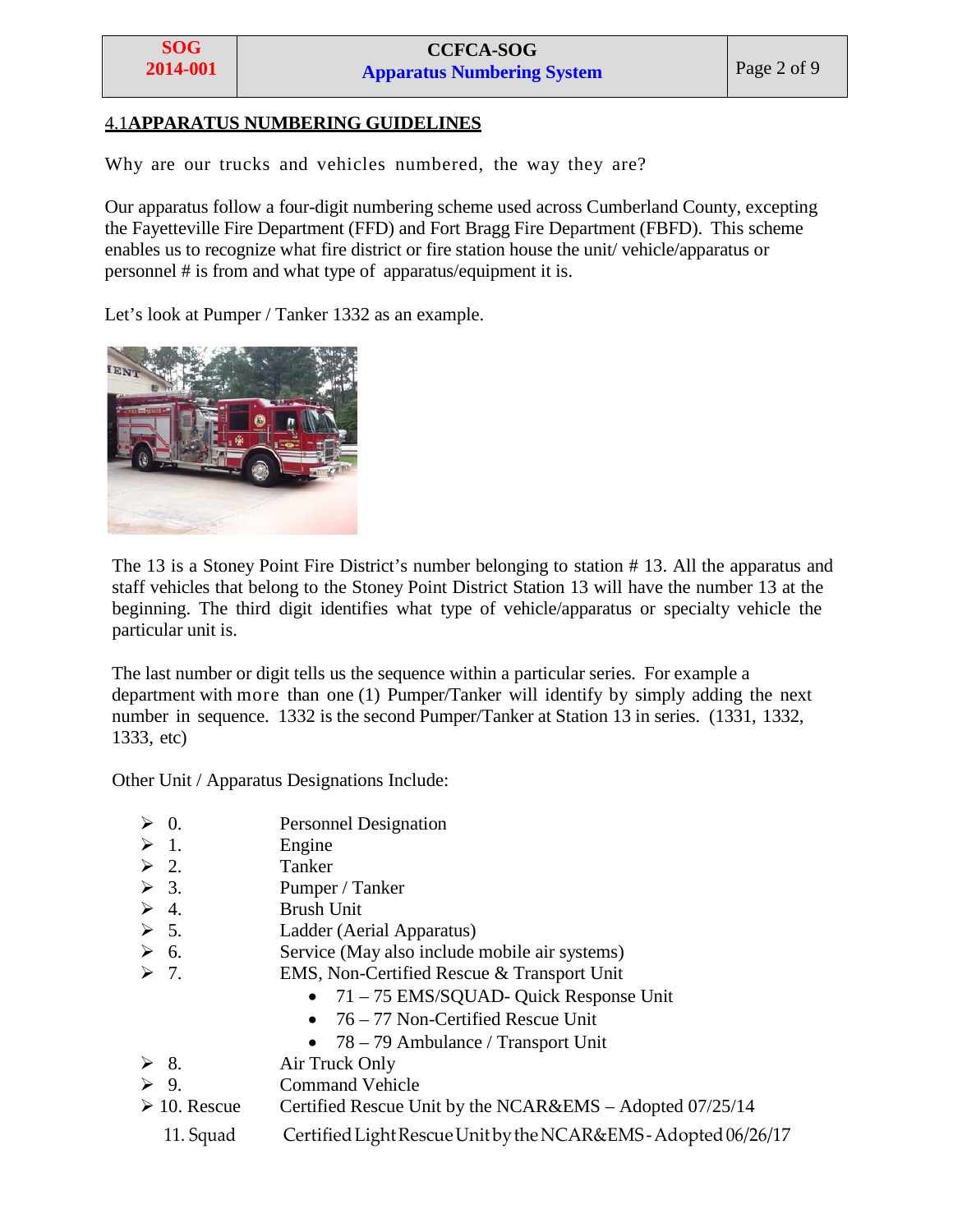# **CCFCA-SOG Apparatus Numbering System** Page 3 of 9

# **4.00.1 Examples of each numbering designations:**

| 01             | 0                  |                                          | <b>101</b>                  |
|----------------|--------------------|------------------------------------------|-----------------------------|
| <b>Station</b> | Type               | Personnel #1                             | <b>Fire Chief</b>           |
| $\#$           | Personnel ##       | Sequence is assigned                     |                             |
|                |                    | to the                                   |                             |
|                |                    | Fire Chief                               |                             |
| 5              | 0                  |                                          | 502                         |
| <b>Station</b> | Type               | Personnel #2                             | Deputy or Assistant         |
| $\#$           | Personnel ##       | Sequence is assigned                     | Fire Chief                  |
|                |                    | to the                                   |                             |
|                |                    | Deputy/Assistant.                        |                             |
|                |                    | Fire Chief                               |                             |
| 26             | $\mathbf{0}$       |                                          | 2603                        |
| Station ##     | Type               | Personnel #3 Sequence                    | <b>Assistant Fire Chief</b> |
|                | Personnel ##       | is assigned to the                       | <b>Or</b>                   |
|                |                    | Assistant                                | Captains                    |
|                |                    | Fire Chief or Captains                   |                             |
| 23             | 0                  |                                          | 2304                        |
| Station ##     | Type               | Personnel $#4 - 10$                      | Captains                    |
|                | Personnel ##       | Sequence is assigned to                  | $\&$                        |
|                |                    | the                                      | Lieutenants                 |
|                |                    | Captains & Lieutenants                   |                             |
| 0 <sub>5</sub> | 1                  |                                          | 0511                        |
| Station ##     | Type               | Engine # Assigned to                     | Engine 511                  |
| 22             | Engine ##          | the First Engine                         |                             |
| Station ##     |                    |                                          | 2211                        |
|                | Type<br>Engine ##  | Engine # Assigned to<br>The First Engine | Engine 2111                 |
| 16             | $\overline{2}$     |                                          | 1621                        |
| Station ##     | Type               | Tanker # Assigned to                     | Tanker 1621                 |
|                | Tanker##           | the first Tanker                         |                             |
| 17             | 3                  |                                          | 1731                        |
| Station ##     | Type               | Pumper / Tanker #                        | $P/T$ 1731                  |
|                | Pumper / Tanker ## | Assigned to the $1st P/T$                |                             |
| 18             | 4                  | 1                                        | 1841                        |
| Station ##     | Type               | Brush # Assigned to                      | <b>Brush 1841</b>           |
|                | Brush ##           | the first Brush Truck                    |                             |
| 21             | 5                  |                                          | 2151                        |
| Station ##     | Type               | Ladder / Aerial #                        | Ladder 2151                 |
|                | Ladder / Aerial ## | Assigned to the $1st$                    |                             |
|                |                    | Ladder / Aerial                          |                             |
|                |                    |                                          |                             |
|                |                    |                                          |                             |
|                |                    |                                          |                             |
| 24             | 6                  |                                          | 2461                        |
| Station ##     | Type               | Service # Assigned to                    | Service 2461                |
|                | Service Unit ##    | the First Service Truck                  |                             |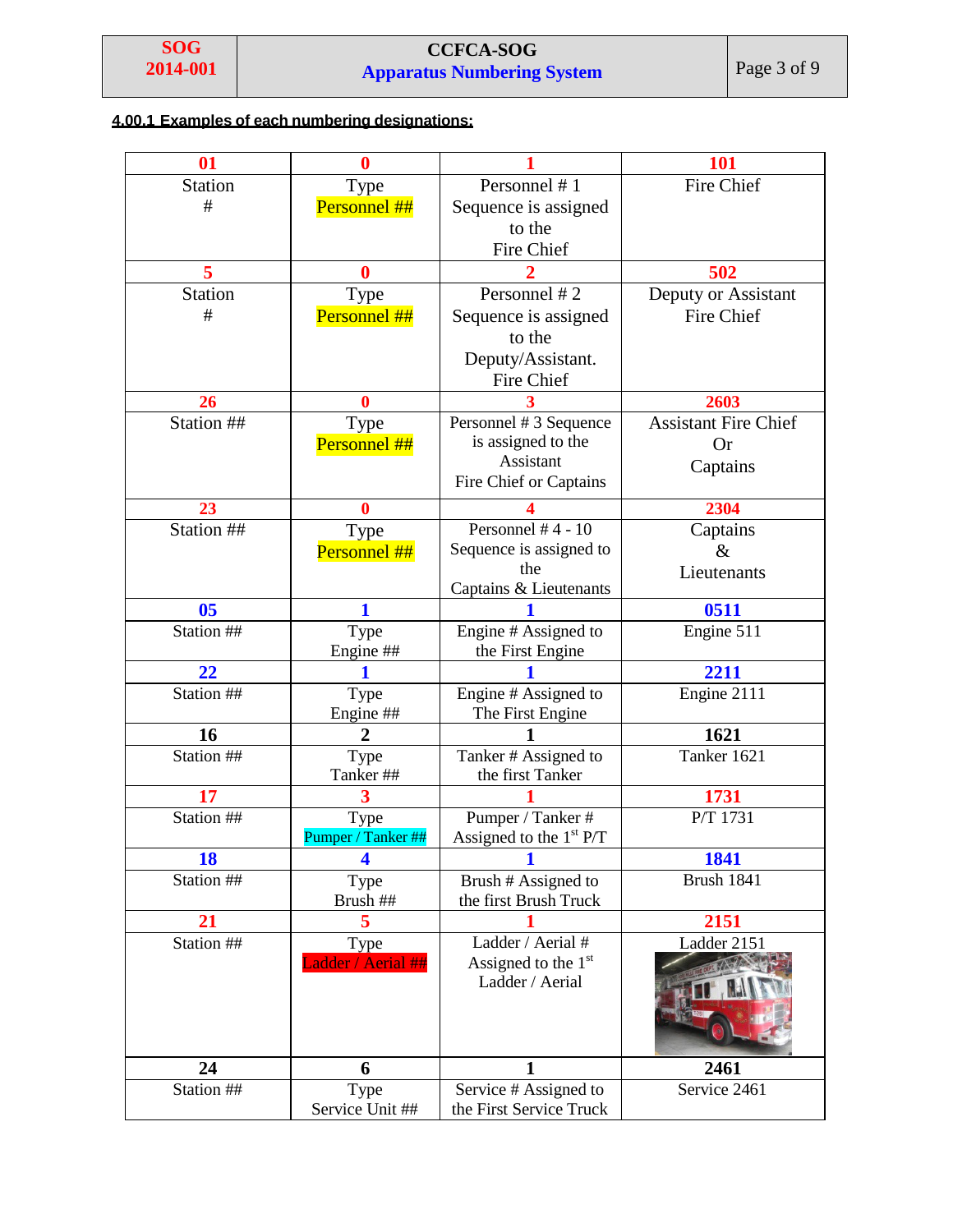### **CCFCA-SOG Apparatus Numbering System** Page 4 of 9

| 0 <sub>3</sub> |                          |                          | 0371                  |
|----------------|--------------------------|--------------------------|-----------------------|
| Station ##     | Type                     | EMS # Assigned to the    | <b>EMS 371</b>        |
|                | <b>EMS / SQUAD ##</b>    | <b>EMS</b> Unit          |                       |
| 20             |                          |                          | 2078                  |
| Station ##     | Type                     | 8 Is the # Assigned to a | <b>Transport 2078</b> |
|                | <b>EMS / Transport #</b> | <b>Transport Unit</b>    |                       |
| 02             | 8                        |                          | 0281                  |
| Station ##     | Type                     | Air Unit # Assigned to   | Air 281               |
|                | Air Unit ##              | the $1st$ Air Unit       |                       |
| 12             |                          |                          | 1291                  |
| Station ##     | Type                     | Command # Assigned       | Command 1291          |
|                | Command Unit ##          | to the $1st$ Command     |                       |
|                |                          | Vehicle                  |                       |

# **5.0 RESCUE/SQUAD DESIGNATION FOR STATE CERTIFIED RESCUE TRUCKS**

- 5.1.1 The new RESCUE/SQUAD designation applies solely to North Carolina (NC) state certified Light, medium and heavy rescue trucks that have been state inspected and deemed certified in their respective category. Department's desiring designation must provide a copy of their certification to the Rescue Committee for review prior to designation.
- 5.1.2 An example would be Cotton's state certified medium rescue truck which would be designated RESCUE 4.

# **6.0 GUIDELINES FOR RESCUE DESIGNATION**

6.1.1 The unit must currently hold NC state designation as a light, medium or heavy rescue truck. This designation comes through inspection of the unit's equipment and personnel assigned to the fire department or rescue squad.

6.1.2 Heavy and medium units will be designated by the call-sign RESCUE followed by the fire department's station number. An example is Station 13's heavy rescue truck which would have the call-sign of RESCUE 13. Light units will be designated SQUAD. An example of a NC state certified light rescue is Station 3's Squad which is designated SQUAD 3.

6.1.3 Units must maintain the state directed equipment, specified number of rescue technicians and meet all state standards to render the RESCUE or SQUAD designation. Should they drop below the minimum requirements or standards, they will revert back to their previous assigned call-sign numbers.

6.1.4 Units will maintain this designation as long as they hold state certification. Should the fire department lose their certification or fail to recertify, the unit will revert back to a service, squad or light rescue truck designation.

6.1.5 OES (Office of Emergency Services) will make the modifications to the CAD for dispatch purposes.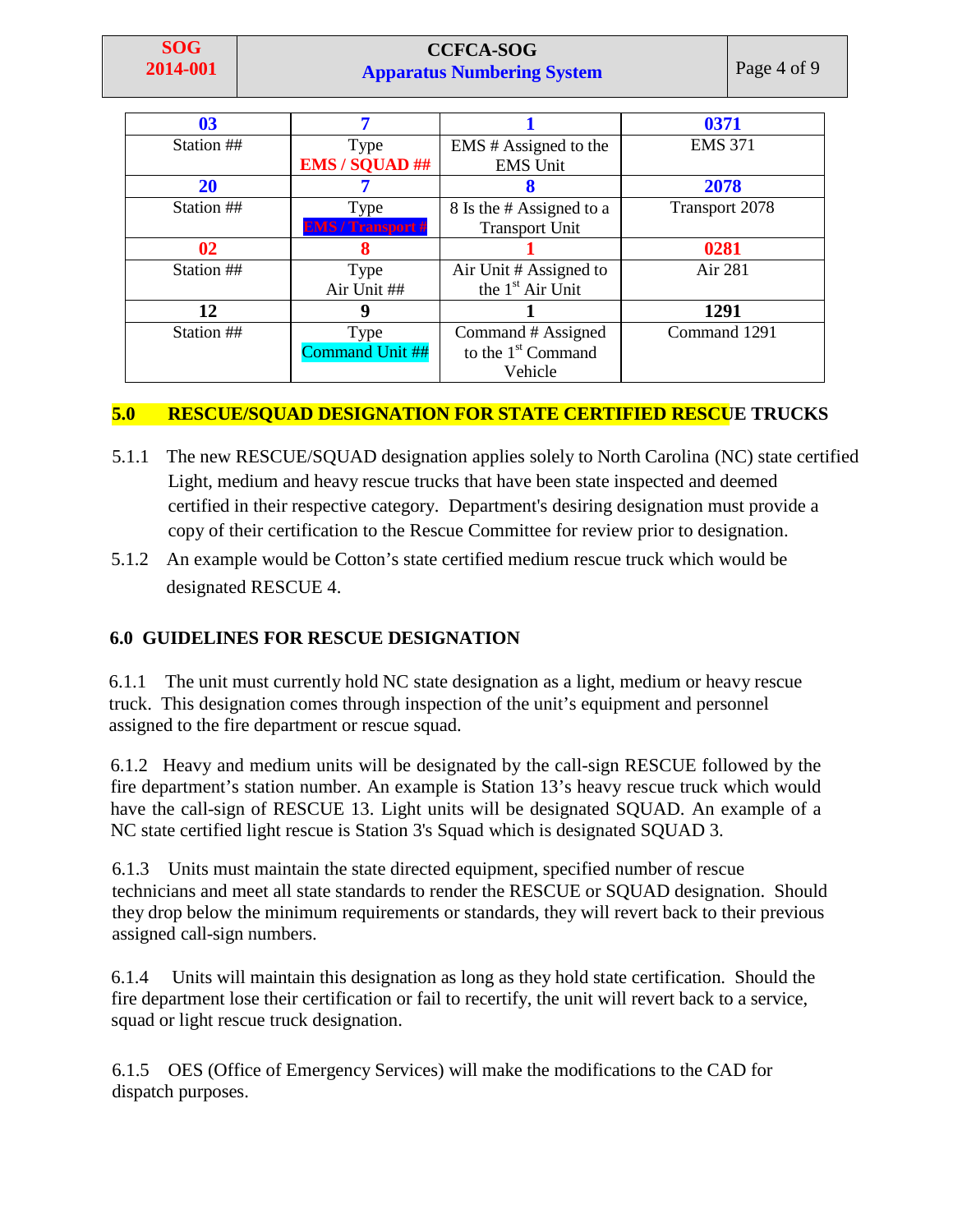### **7.0 COMMUNICATIONS**

7.00.1 As there are some conflicts concerning the RESCUE and SQUAD designation, the following communications guidelines are provided.

7.00.2. Fayetteville Fire Department currently has two state certified heavy rescue trucks. They are RESCUE 1 and RESCUE 2. City RESCUE's responding to or operating at county incidents will use the call-sign "CITY RESCUE 1" or "CITY RESCUE 2" to avoid confusion or conflict. The City also has SQUADs. City units designated SQUAD responding into the county will use the call sign CITY SQUAD 3 to avoid any confusion or conflict. County units designated SQUAD responding into the city will use the call sign COUNTY SQUAD 3.

7.00.3 Eastover and Vander have RESCUE trucks that have call-signs of "RESCUE 1" and "RESCUE 2". When responding to a call within the city or at a call where both Fayetteville Fire Department RESCUE units are operating, these units will use the call-sign "COUNTY RESCUE 1" and "COUNTY RESCUE 2" to avoid confusion or conflict.

7.004 Fort Bragg certified Rescue Units will use the call sign "Fort Bragg Rescue and the appropriate number designation" Example "FORT BRAGG RESCUE 1" when operating and responding automatic/mutual aid within the City of Fayetteville and Cumberland County.

7.1.5 As additional units certify, the above procedure will be utilized if a designation conflict surfaces.

7.1.6 The Emergency Services Office (ESO) will adjust the CAD to reflect the four (4) current RESCUE trucks with similar designations as COUNTY RESCUE 1 and COUNTY RESCUE 2, and CITY RESCUE 1 and CITY RESCUE 2. ESO will also adjust the CAD to show COUNTY SQUAD 3 and other light rescue trucks as they certify.

### **8.0 CITY OF FAYETTEVILLE (COF) - Apparatus Numbering Examples**.

8.1.1 The City of Fayetteville utilizes a simple apparatus numbering system that aligns the specific apparatus or unit with its assigned station house.

| <b>APPARATUS</b> | <b>STATION HOUSE</b> |
|------------------|----------------------|
| Engine 1         | Station 1            |
| Engine 2         | Station 2            |
| Engine 9         | Station 9            |

8.1.2 Apparatuses such as Ladder / Aerial / Truck / Squads etc are designated with the number of the station house.

| <b>APPARATUS</b>                      | <b>STATION HOUSE</b> |
|---------------------------------------|----------------------|
| Truck $1 - (105 \text{ Ft Platform})$ | Station 1            |
| Squad $3 - (COF Air Truek)$           | Station 3            |
| Truck 6 - (105 Ft Ladder)             | Station 6            |
| Truck 7 - (105 Ft Ladder)             | Station 7            |
| Truck $8 - (105$ Ladder)              | Station 8            |
| Truck $9 - (105 \text{ Ft Ladder})$   | Station 9            |
| Squad $17 - (EMS Unit)$               | Station 17           |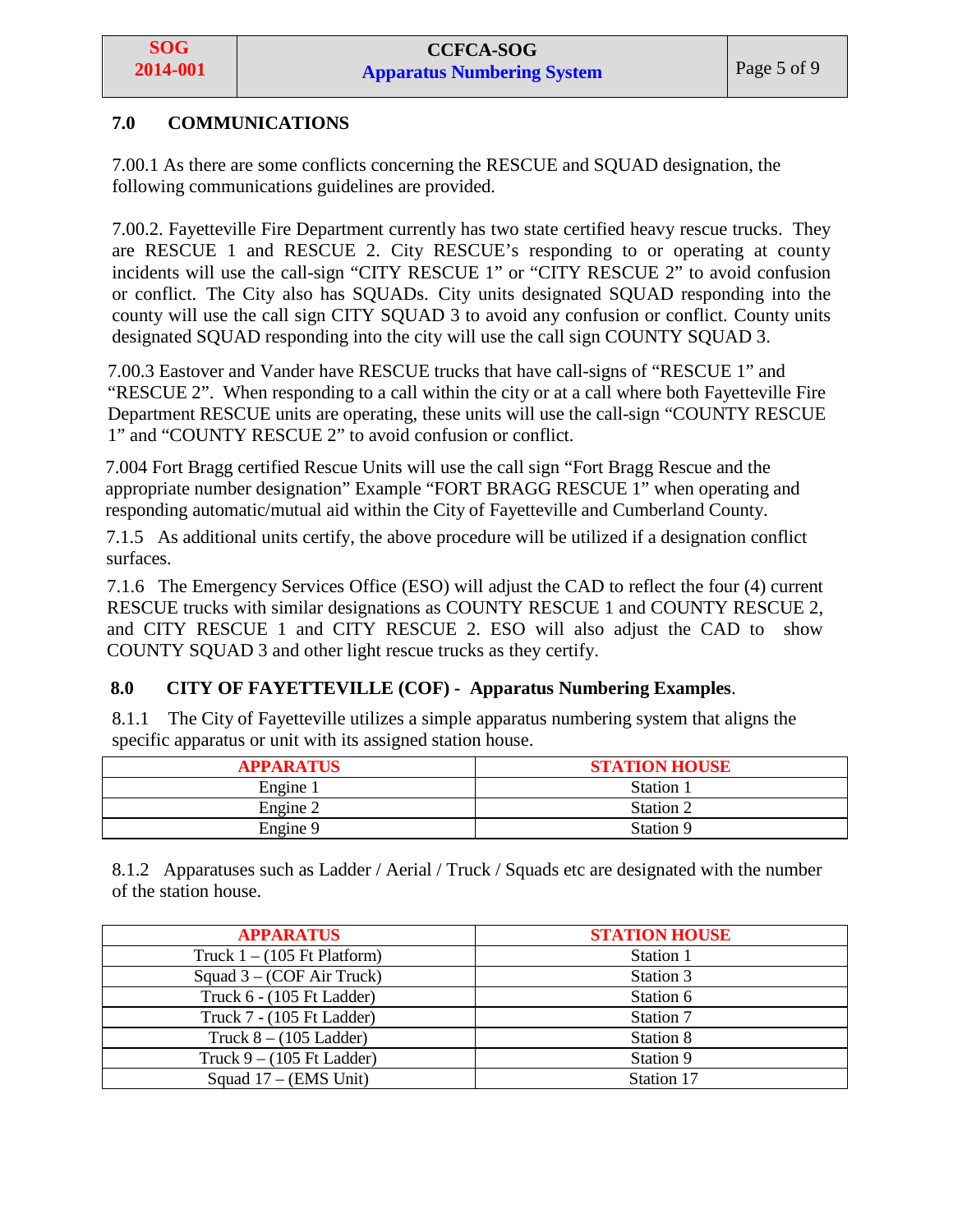8.1.3 The **City of Fayetteville** (COF) command and staff numbers are as follows:

| <b>POSITION</b>               | <b>CAR NUMBER</b> | <b>STATION HOUSE</b> |
|-------------------------------|-------------------|----------------------|
| Fire Chief                    | Car               | Station 14           |
| Deputy Chief – Administration | Car 2             | Station 14           |
| Deputy Chief – Operations     | Car 3             | Station 14           |

8.1.4 The COF is geographically divided into three (3) Battalions each commanded by one (1) Assistant Chief and three (3) Battalion Chief's as follows:

| <b>POSITION</b>        | <b>CAR NUMBER</b>  | <b>STATION HOUSE</b> |
|------------------------|--------------------|----------------------|
| <b>Assistant Chief</b> | Car 4              | Station 14           |
| <b>Battalion 1</b>     | <b>Battalion 1</b> | Station 14           |
| <b>Battalion 2</b>     | <b>Battalion 2</b> | Station 9            |
| <b>Battalion 3</b>     | <b>Battalion 3</b> | Station 17           |

#### 8.1.5 The COF Special Operations Division

| <b>POSITION/Unit</b>   | <b>CAR NUMBER</b>      | <b>STATION HOUSE</b> |
|------------------------|------------------------|----------------------|
| <b>Battalion Chief</b> | Car <sub>5</sub>       | Station 14           |
| N/A                    | Hazmat 1               | Station 17           |
| N/A                    | RRT #3                 | Station 1            |
| N/A                    | Rescue 1               | Station 14           |
| N/A                    | Rescue 2               | Station 11           |
| N/A                    | <b>USAR</b> 1through 5 | Station 11           |

#### 8.1.6 The COF Fire Prevention Bureau

| <b>POSITION/Unit</b>   | CAR NUMBER        | <b>STATION HOUSE</b> |
|------------------------|-------------------|----------------------|
| <b>Battalion Chief</b> | Car 6             | City Hall            |
| Fire Inspectors        | Car 61 through 67 | City Hall            |

9.0 FORT BRAGG FIRE DEPARTMENT & Apparatus Numbering Examples.

9.1.1 Effective November 1, 2014, Fort Bragg Fire will utilizes the same Engine / Apparatus numbering designation as the COF, whereas the Engine / Apparatus number aligns with the assigned Station house.

| <b>APPARATUS</b>      | <b>STATION HOUSE</b>   |
|-----------------------|------------------------|
| Engine 1              | Station 1              |
| Engine 3              | Station 3              |
| Truck 5               | Station 5              |
| (Fort Bragg) Rescue 1 | TBD                    |
| (Fort Bragg) Rescue 2 | TBD                    |
| Chief 1               | <b>ES</b> Headquarters |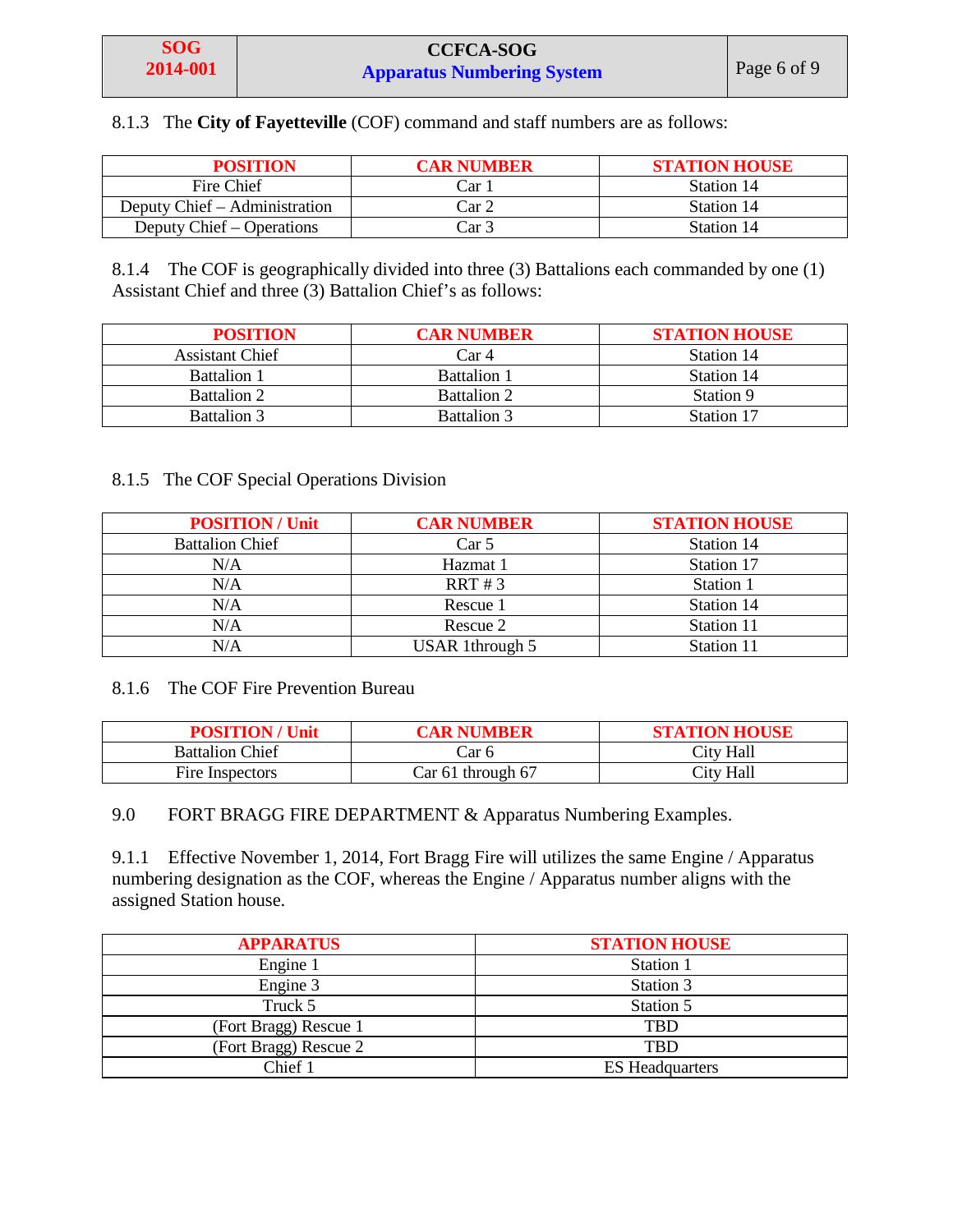#### 9.1.2 Current Fort Bragg Fire and Emergency Services Personnel and Vehicle Numbering

| <b>POSITION</b>            | <b>CAR NUMBER</b>     | <b>STATION HOUSE</b>    |
|----------------------------|-----------------------|-------------------------|
| Fire Chief                 | Chief $-1$            | <b>ES Headquarters</b>  |
| Deputy – Assistant Chief's | Chief 2 through 4     | <b>ES Headquarters</b>  |
| <b>Battalion Chief's</b>   | Battalion 1 through 3 | <b>Various Stations</b> |
| Training – Logistics       | Car 6 through 9       | <b>Various Stations</b> |
| <b>Fire Prevention</b>     | Car 12 through 29     | <b>Various Stations</b> |
|                            |                       |                         |

# 9.00.3 Engine / Ladder / Crash & Rescue Apparatuses

| <b>APPARATUS</b>     | <b>STATION HOUSE</b>               |
|----------------------|------------------------------------|
| Engine 11            | Station 1                          |
| Rescue 1             | Station 1                          |
| Truck 10             | Station 1                          |
| Engine 23            | Station 2 - Simmons Airfield       |
| Crash 21             | <b>Station 2- Simmons Airfield</b> |
| Crash 22             | <b>Station 2- Simmons Airfield</b> |
| Engine 31            | Station 3                          |
| Engine 43            | Station 4 - Camp MacKall Airfield  |
| Crash 41             | Station 4 - Camp MacKall Airfield  |
| Crash 42             | Station 4 - Camp MacKall Airfield  |
| Engine 51            | Station 5                          |
| Rescue 2             | Station 5                          |
| Engine 61            | Station 6 – Linden Oaks            |
| Engine 76            | Station 7 – Pope Air Base          |
| Crash 71             | Station 7 – Pope Air Base          |
| Crash 72             | Station 7 – Pope Air Base          |
| Crash 73             | Station 7 – Pope Air Base          |
| Tanker 76            | Station 7 – Pope Air Base          |
| Tanker 78            | Station 7 – Pope Air Base          |
| Engine 83            | Station 8 – King Road LZ Station   |
| Crash 81             | Station 8 - King Road LZ Station   |
| Crash 75             | Station 8 - King Road LZ Station   |
| Tanker <sub>82</sub> | Station 8 – King Road LZ Station   |

# **10. All-Terrain Vehicles (ATV)**

10.1 Definition. An all-terrain/rough terrain vehicle a small open motor vehicle with one or two seats and three or more wheels fitted with large tires, designed for use on rough ground.

10.12 Scope/Intent. This policy applies to all fire department ATVs operating within Cumberland County and recommends to county and city police agencies a recommended means of DE conflicting communication. The intent is to create a consistent means of communication for these type vehicles especially during large scale operations.

10.13. Multipurpose ATVs. Some ATVs are multipurpose and can be employed for wildland firefighting, search and rescue and medical transport. Regardless of the tactical use, these vehicles will be referred to as "ATVs".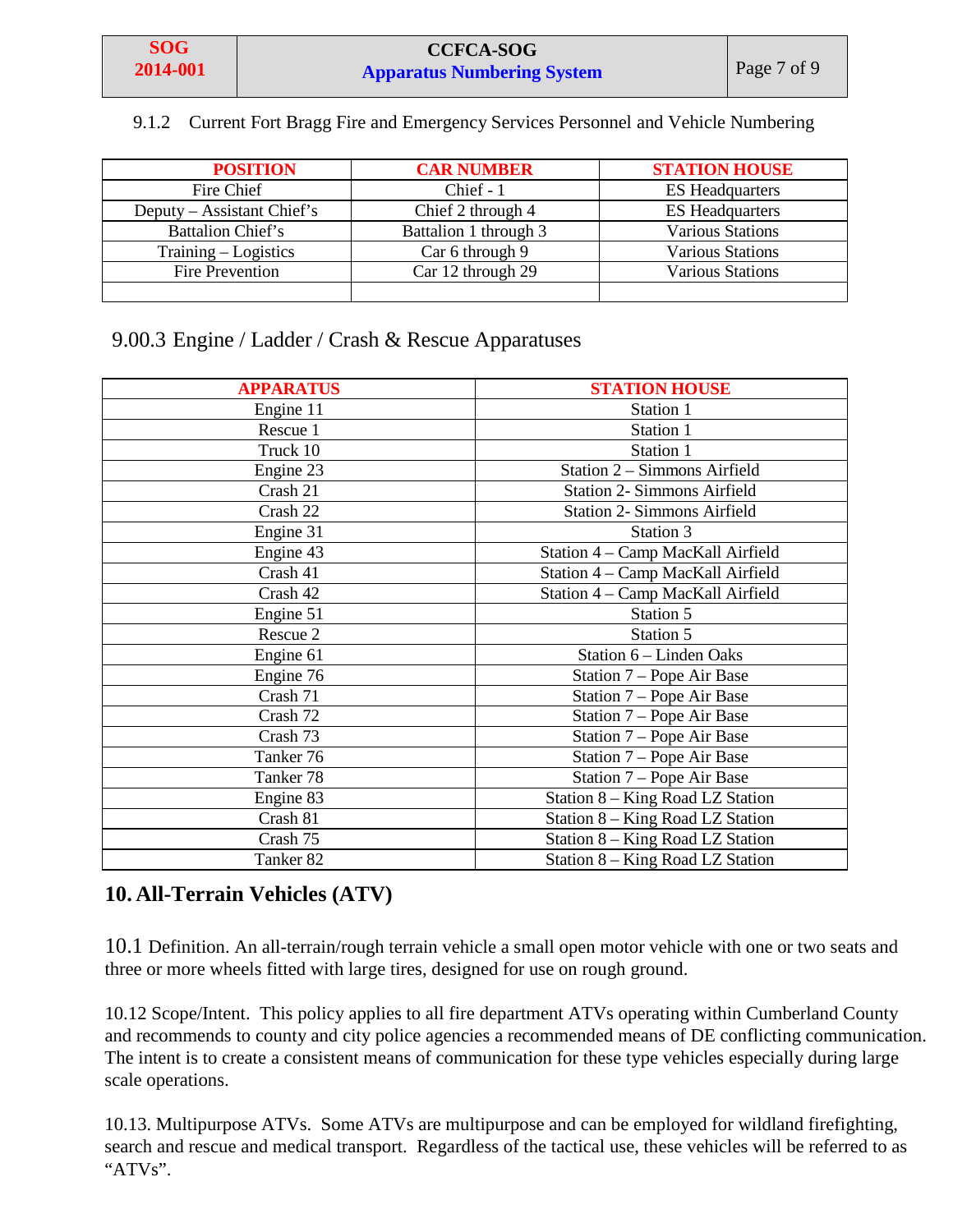**1**0.13.1 Radio/Communication Numbering. The numbering system is simple and similar to how we number our rescue boats. The call sign "ATV" will be followed by the station owning the vehicle. An example would be Cotton's ATV which is referred to as "ATV- Four". Subsequent ATVs owned and operated by this department would be "ATV-Four One, ATV-Four Two" and so forth until that department's ATV fleet is depleted.

10.2 Police Department ATVs. The Fayetteville Police Department and the Cumberland County Sherriff's Office have ATV to support their respective operations. Although these vehicles have call signs already identified by their respective organizations, there is a potential for integrated operations with county and city fire department ATVs. An example of an integrated operation requiring police and fire ATVs to work together is a large area search.

10.21 Interagency Communications. When fire and police ATVs operate together, the Police/Sherriff's Office will identify their respective ATV proceeding with the owning organization followed by the vehicle number. An example would be "Fayetteville Police ATV-One or Sherriff ATV-Five".

10.3 ATVs from outside organizations (outside the county, FEMA, other police agencies). These vehicles will be handled IAW section 10.21. If operational communications conflict results, it is the Incident Commander's prerogative to mitigate the issue.

10.4 ATV type. Incident commanders requesting ATVs must be specific and indicate what mission the ATV is required to execute. If the ATV will be used for search and rescue, or brush firefighting or transport, it is the incident commander's responsibility to inform dispatch of the requirement to ensure the right type of ATV is sent.

# **11. Rescue Boats**

11.1 Definition. A rigid hull or inflatable boat used primarily for water rescue. The boat will normally be powered by an outboard motor, but can also be moved by paddles.

11.2 Scope/Intent. This policy applies to all fire department boats operating within Cumberland County, and recommends to county and city police agencies a recommended means of designating call signs and DE conflicting communication for their boats. The intent is to create a consistent means of communication for these water craft especially during large scale operations such as river search and rescue and major storms.

11.3 Radio/Communication Numbering. The numbering system is simple and similar to how we number our ATVs. The call sign "BOAT" will be followed by the station owning the water craft. An example would be Cotton's Boat which is referred to as "BOAT-Four". Subsequent boats owned and operated by this department would be "BOAT-Four One, BOAT-Four Two" and so forth until that department's Boat fleet is depleted.